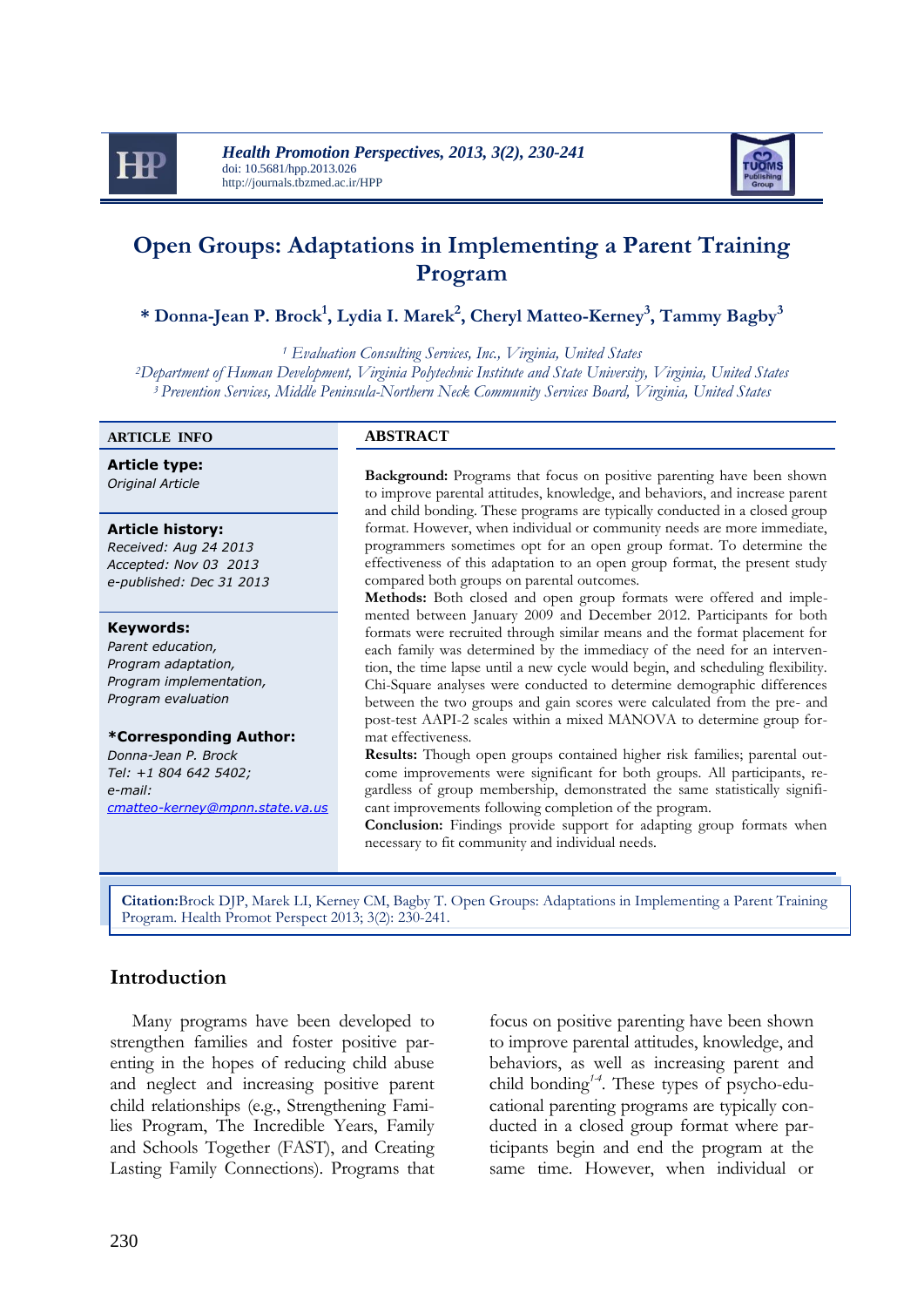community needs are more immediate, programmers sometimes opt for an open group format in which programming runs continuously and participants may begin the intervention at any point in the curriculum. Group format (open group and closed group) can have impacts on the developmental process, group development, and program outcomes *5- 6* . Open groups have been shown to develop more slowly since members come and go at different times<sup>7</sup>. However, since open groups tend to be more responsive to addressing immediate community needs and are routinely used in certain types of treatment, it is important to use evaluation findings to help validate this format's efficacy in comparison to the typically implemented and evaluated closed group formats.

#### **Closed group format**

Closed groups are the most common type of groups in which to implement psycho-educational programs and have been shown to have certain advantages for program implementation. They provide a structured framework with a set number of weeks and sessions allowing participants to have a common group experience from the beginning to the end of the program. This type of group experience has been found to provide a safe and consistent environment for participants to relate to and feel supported by others*<sup>8</sup>* . They are also thought to provide members with a greater sense of security due to the stability of the group's social environment*9-11*. A closed group format also allows group facilitators to build upon past weeks and develop trust with their group members without the "disturbance" of group members entering and leaving the group on a continual basis. Furthermore, closed grou-ps are considered more cost effective compa-red to individual therapy*<sup>11</sup>*. The major disadva-ntage of the closed group format is the inability to immediately address community needs for intervention (i.e., the need for a waiting list) and possible retention issues that threaten the group process<sup>10-11</sup>.

### **Open group format**

An open group, also known as a "rolling" group allows members to join at any point in

the program cycle so that all participants neither begin nor end treatment at the same time<sup>12</sup>. Specifically, members leave the group and "graduate" based upon the completion of all session topics and/or the completion of the prescribed number of weeks of the program*<sup>13</sup>*. Although most psycho-education parenting groups use a closed format, Klosterman, et al.*<sup>14</sup>* found that open group therapy was used in nearly all communitybased substance abuse treatment. Potential advantages of open groups include the avoidance of waiting lists, preclude group endings linked to lack of retention*11*, and allows for the easier assimilation of new members*<sup>7</sup>* . An open group format can be particularly advantageous when clients need an immediate intervention and closed groups are not beginning a new cycle. Withholding services to these families by only considering a closed group program format could be considered an ethical concern when another potentially effective method of providing services could be used. Potential disadvantages of the open groups include the need for greater human and material resources and more intense participant management*<sup>11</sup>*as well as potentially a lack of member bonding which could lead to less effective results.

#### **Efficacy of closed and open program formats**

Most research on program efficacy has largely been implemented within closed group formats*<sup>11</sup>*. This may primarily be due to the convenience of this format in that all subjects begin and end the program at the same time and attend on a unified and regular schedule. In contrast, open format programs may be more difficult to study due to the need to track each individual subject's start and end dates as well as overall dosage. However, there is a need to understand the potential efficacy of open groups since the open group format may be the most effective way to reach a wider audience with immediate and critical needs*<sup>11</sup>*. Knowing what works in the "real world setting" in which open groups exist would allow practitioners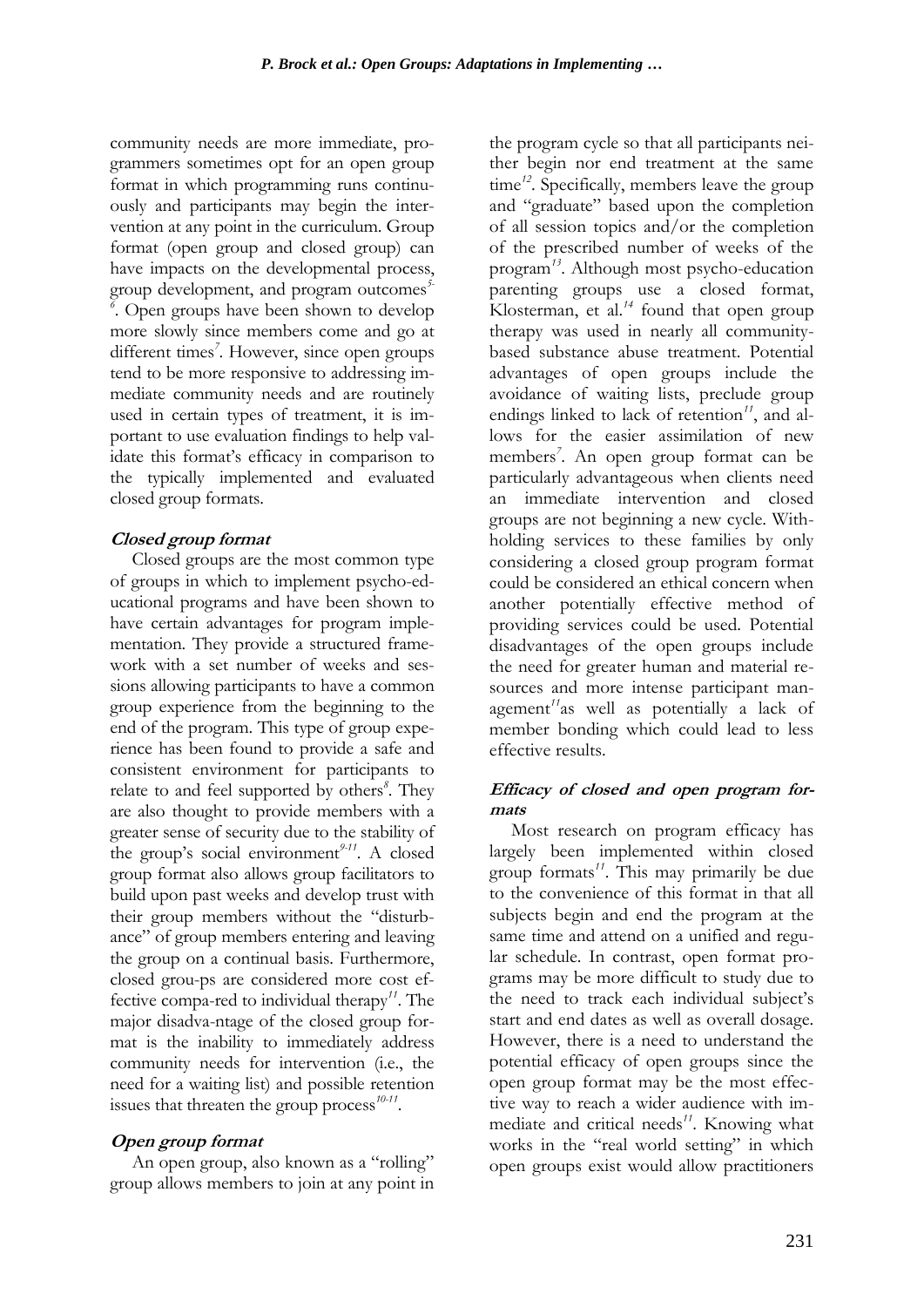and researchers to bridge the gap "between treatment research and treatment-in-practice." Although there has not been a lot of research on the efficacy of open groups, one study found that when comparing the effects of an open group to that of a closed group implementation of a treatment program for sexually abused girls, no significant differences were found. In fact, both group formats demonstrated significant improvements in comparison to the control group*11*.This is a particularly important finding in informing programmers on the best way to address community needs.

## **Adapting the Nurturing Family Program into an open group format**

The Nurturing Parenting Program (NPP) is a 15-week program targeted to parents with children ages 5-11*<sup>1</sup>* . The program consists of a separate parent and child component conducted simultaneously with a break for a shared meal time. Trained facilitators of the NPP instruct both the parent and child program components. The concepts for the parenting component focus on nurturing relationships within the family and include the following lessons: development of empathy, appropriate developmental expectations, positive discipline practices, selfnurturing and promotion of self-worth, and self-awareness and acceptance of all family members.

The concepts of the child component are designed to complement the lessons of the parent component and include the following: morals and values, receiving and giving praise and criticism, communication skills, personal empowerment and self-acceptance, identifying feelings, decision making (choices and consequences), anger management, refusal skills, body image, sexual abuse, substance abuse, and how to ask for help. To improve retention and compensate for transportation and childcare costs, Virginia's Middle Peninsula Northern Neck Community Services Board (MPNNCSB) awards a \$10.00 stipend per session to families that complete a minimum of 80% of the program.

After implementing the NPP, as intended by the developers for three cycles, it became apparent to MPNNCSB that they could not serve the growing and immediate needs of their 10 county communities within the confines of a closed group format. Several families that attempted to attend the 15 consecutive sessions of the NPP over 15 weeks had difficulties due to last minute work schedule changes or a scheduling conflict with another court ordered class. Therefore, many parents missed certain sessions and topics offered in the program. Additionally, referral agencies (Courts, Department of Social Services) wanted clients to start the program immediately, but depending on where the cycle of the NPP was when they were referred, future participants would have to wait between two and 14 weeks to begin the program. Due to these difficulties, adaptations were made to conduct the program in an open or continuous format, incorporating new participants as needed, to meet the needs of their communities.

## **The adaptation**

To change the format of the NPP, MPNNCSB needed to make some difficult decisions in an attempt to balance the fidelity of the NPP program with the reality of available resources and participant barriers. With the closed group format, MPNNCSB had been implementing approximately five cycles per fiscal year. To run an open group format every week for 52 weeks a year, MPNNCSB required a greater availability of staff and space than was necessary for the less frequent cycles of the closed group format. For this reason, a central location was selected to implement the program for the ten counties. In order to meet the increased need for resources, stipends for attendance were eliminated and fees for services were established. To help offset the cost to lowerincome participants, social service agencies that referred their clients to the program offered some financial assistance with the program fee and MPNNCSB negotiated the cost of the program on a case-by-case basis if fees became a barrier to participation.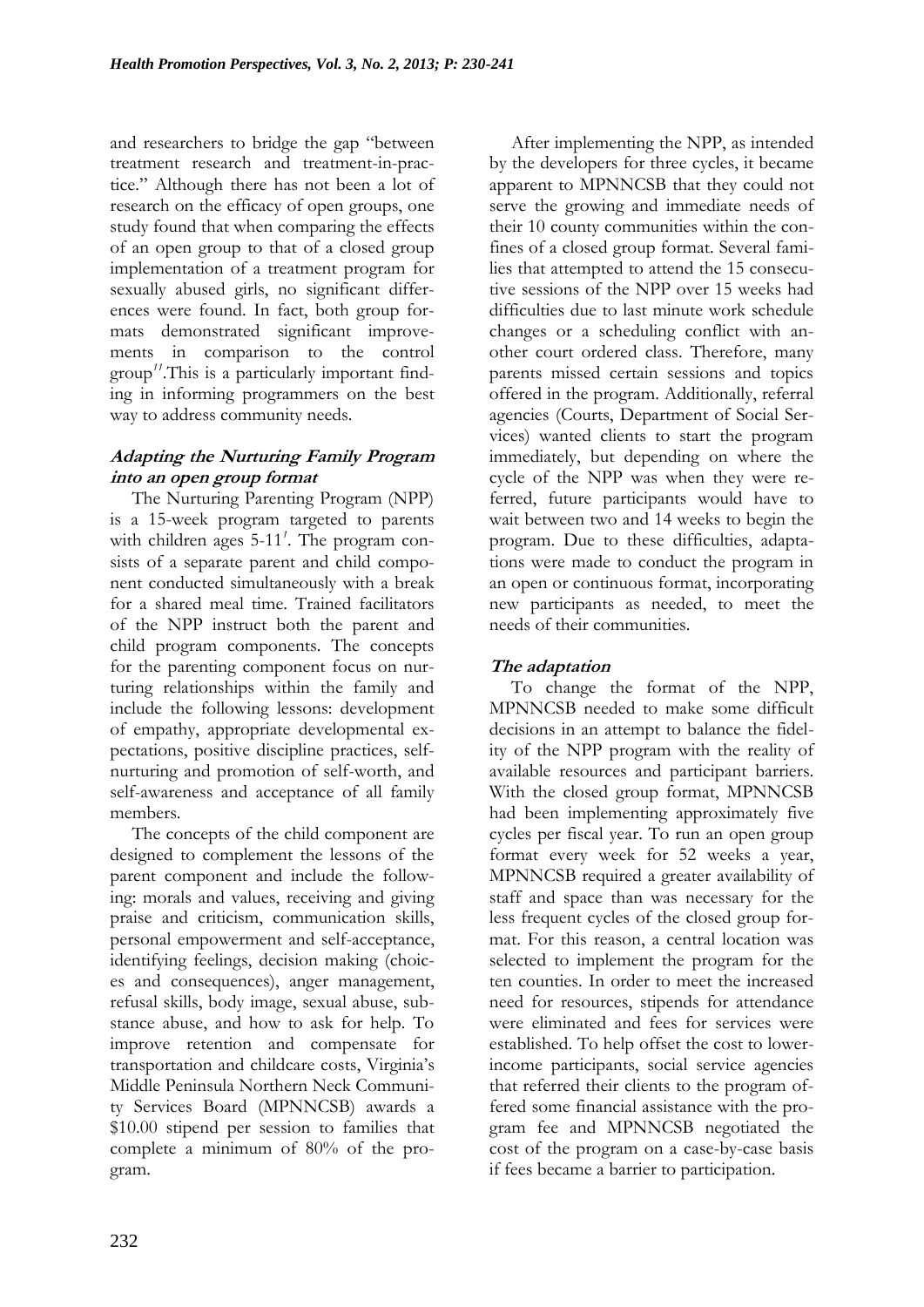In another difficult decision to reduce costs, the child component of the program was eliminated so that the program became less family skills training and more parent skills training. Although the program developer, indicated in personal communication on March 23, 2009 that this adaptation was not in compliance with the program's fidelity; he also spoke of the program's strength of flexibility to adapt to different situations. While the family skills training approach is desirable in that it includes the child as part of the change process, many parenting programs effectively impact family interactions through a top-down approach of teaching communication and discipline skills to parents*15-16*.Thus, MPNNCSB decided that it was better to only reach the parents than to not offer the program at all. Overall, with the exception of the group format, the implementation of the parenting component of the NPP in the open group format retains the fidelity to the curriculum of the original program. Family skills training in the open group format is encouraged through homework assignments.

## **The study**

Bavolek and his colleagues market the NPP as being flexible in meeting the needs of different populations. The program has been adapted for different cultures including Hmong, Hispanic, and African American families*17*, as well as high risk families including incarcerated parents and parents in substance abuse or other rehabilitative services*<sup>4</sup>* . However, no studies have been published examining adaptations of the implementation of the NPP and few studies to date have examined the efficacy of open group formats and their relationship to desired outcomes*11,14*. The focus of this research was to compare the intended parental outcomes of the NPP with an open group format and with a closed group format to determine the efficacy of each group format. While Tourigny*<sup>11</sup>* found that open group formats were just as efficacious as closed group formats in treating adolescent girls who have experienced sexual abuse, it is unknown if this

finding would be replicated in a similar study for NPP.

Therefore a quasi-experimental study of NPP was proposed to explore the differences in parenting outcomes between an open and closed group format.

# **Materials and Methods**

The efficacy of an open group format was explored through a quasi-experimental design comparing the parenting outcomes of open group format NPP participants to closed group format participants.

#### **Nurturing Parents Program recruitment and format selection**

Both open and closed format groups were offered and implemented between January 2009 and December 2012. Participants for both formats were recruited through advertising in local newspapers and radio stations, flyers distributed to public places, and brochures and class information at various community agencies/organizations including schools, Department of Social Services (DSS), Boys and Girls Clubs, churches, and the court system. The majority of referrals were received through DSS, schools, therapists, courts and probation officers. Families were given a choice of which format of the program they would like to attend. The format a family attended was typically determined by the immediacy of the need for an intervention, the time lapse until a new cycle of NPP would begin, and scheduling flexibility. Those with more immediate needs, conflicts in timing of a new NPP cycle, and less flexibility in family scheduling were more likely to choose the open format group. Both group formats provided a certificate of completion to parents that could be used as proof of participation for legal reasons or DSS mandates. Another difference between the two types of groups was that the closed group format provided a \$10 stipend for each session attended to help offset the cost of transportation and childcare costs with open group members having no stipend provided.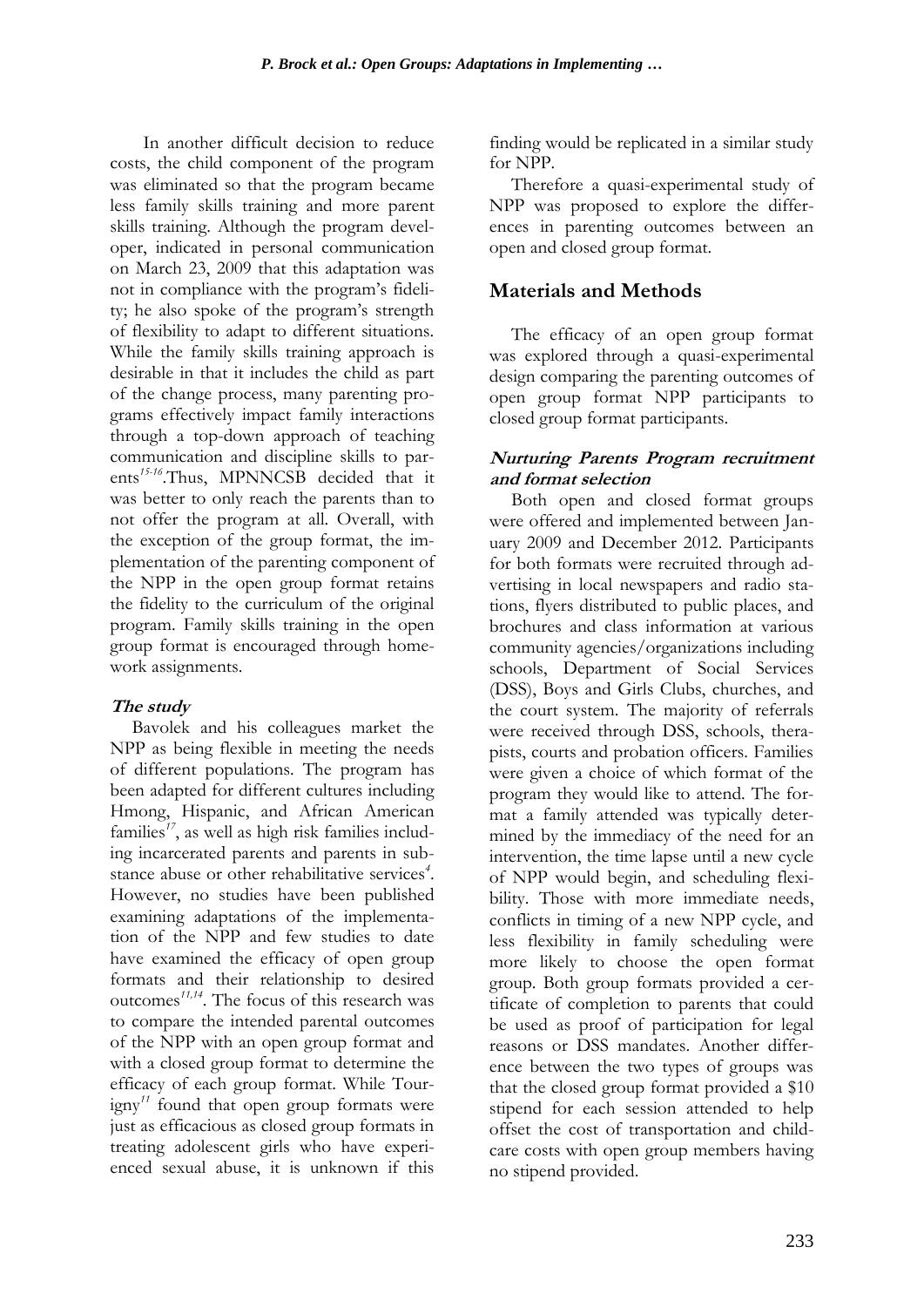#### **Participants**

A total of 104 participants enrolled in the closed group format of the NPP and 76 (73%) completed at least 80% of the offered sessions. During the same time period, 121 participants enrolled in the open group format of the NPP and 53 participants (44%) completed at least 80% of the offered sessions. Demographics obtained from items on the Family Social History Questionnaire are reported for each program format group in Table 1.

#### **Closed group format**

The typical or "closed group" format of the Nurturing Parenting Program was funded through a State Strengthening Families grant provided by the State of Virginia. Middle Peninsula Northern Neck Community Service Board (MPNNCSB) implemented the program in its intended format; a closed, 15 session cycle with all participants beginning and ending the program on the same dates. Sessions lasted approximately two and one half hours with the first hour spent with parents and their children separately as they participated in their own group with programming targeted to each group. The following half hour was dedicated to a "family style" meal during which a brief five-minute parent-child activity was conducted and for the last hour, parents and children, once again, received separate programming. Homework and practice assignments were given in each session and were discussed in the following week's session.

### **Open group format**

The adapted "open group" format of the Nurturing Parenting Program was largely funded through user fees. The program was offered at MPNNCSB's Prevention Services Division office. The open group format of the program allowed participants to begin the program at any session within the 15 Nurturing Parenting sessions and end when the cycle looped back around (e.g., a participant could start at session 6 and end at session 5 and still receive all of the curriculum). Because the program is offered every week, missed sessions could be made up during the next 15-session loop, thereby allowing for increased flexibility in obtaining a completion certificate. Unlike the closed group format of the program, the open group format did not include a child component. However, the structure of the parent component of the program remained similar to that of the closed format. The program also ran for two and a half hours with the first 15 minutes dedicated to registration and fee procurement. Parents were provided the same curriculum as the open group with the main difference being that meals were not provided and parents were asked to conduct the brief five-minute parent-child activity at home with their child.

### **Evaluation procedures and assessment tools**

Prior to participation in the NPP, all parents were assessed for demographic family risk and protective factors. Participating parents completed the Family Social History Questionnaire that was included with the NPP curriculum. Items in this questionnaire focused on family demographics (age, gender, income, education level, etc.), perceptions of childhood abuse by family members, and reports of child abuse in their current family.

Referral sources were also recorded at this time. In addition to demographic information, parent participants completed a survey prior to beginning the program and again at the end of 15 sessions.

The survey was the Adult Adolescent Parenting Inventory-version 2 (AAPI-2)*<sup>18</sup>* and is provided with the NPP curriculum to assess changes in knowledge, attitudes, and behaviors concerning parenting skills. More specifically, the AAPI-2 is a 40-item assessment tool that has been found to be a useful measure of treatment effectiveness. It is written at a fifth grade reading level and alternate test forms (Form A and B) are provided for pre and post-testing in order to reduce practice effects.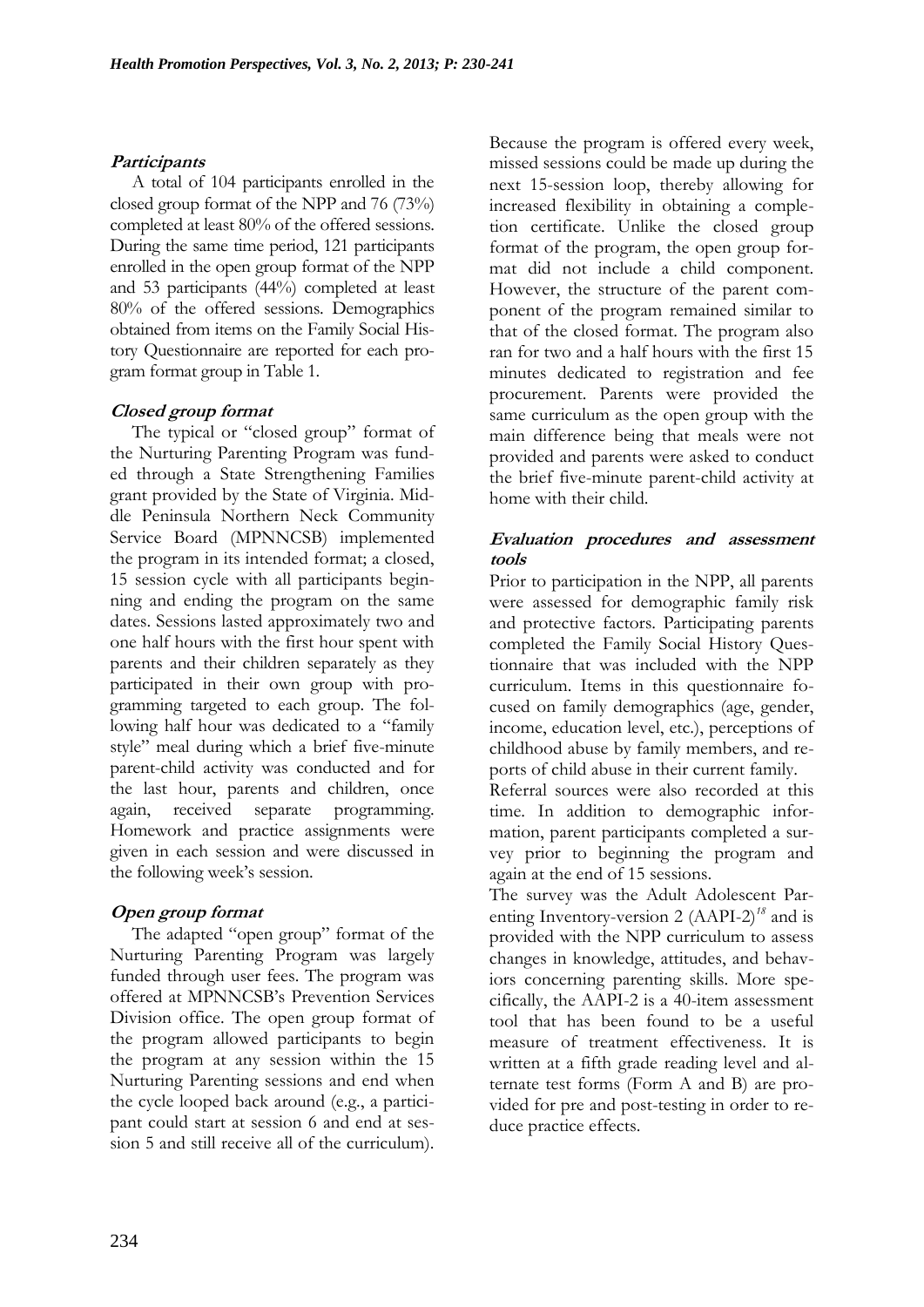| Demographic                    | Closed group |                  | Open group |                |  |
|--------------------------------|--------------|------------------|------------|----------------|--|
|                                | n            | percent          | n          | percent        |  |
| Gender                         | 76           |                  | 53         |                |  |
| Male                           |              | 22               |            | 43             |  |
| Female                         |              | 78               |            | 57             |  |
| Age                            | 76           |                  | 51         |                |  |
| 13-19                          |              | 7                |            | $\theta$       |  |
| $20 - 29$                      |              | 21               |            | 49             |  |
| $30 - 39$                      |              | 32               |            | 28             |  |
| $40 - 49$                      |              | 24               |            | 24             |  |
| $50+$                          |              | 17               |            | $\overline{0}$ |  |
| Race                           | 76           |                  | 53         |                |  |
| Caucasian                      |              | 66               |            | 87             |  |
| African-American               |              | 33               |            | 6              |  |
| Native American                |              | $\boldsymbol{0}$ |            | $\overline{c}$ |  |
| Hispanic                       |              | 1                |            | $\overline{4}$ |  |
| Other                          |              | $\boldsymbol{0}$ |            | $\overline{2}$ |  |
| <b>Marital Status</b>          | 75           |                  | 53         |                |  |
| Married/living together        |              | 44               |            | 49             |  |
| Single/divorced/separated      |              | 56               |            | 51             |  |
| Education                      |              |                  |            |                |  |
| Less than High School          |              | 12               |            | 9              |  |
| High school degree             |              | 57               |            | 70             |  |
| College                        |              | 32               |            | 21             |  |
| Annual household income        | 72           |                  | 49         |                |  |
| Less than $$25,000$            |              | 49               |            | 80             |  |
| More than \$25,000             |              | 51               |            | 20             |  |
| History of abuse as child      |              |                  |            |                |  |
| By mother                      | 76           | 18               | 53         | 19             |  |
| By father                      | 76           | 43               | 53         | 19             |  |
| By other family                | 76           | 21               | 53         | 21             |  |
| Family violence                |              |                  |            |                |  |
| Abuse by spouse                | 58           | 28               | 38         | 13             |  |
| Abuse of spouse                | 57           | 9                | 38         | 13             |  |
| Abuse of child by parent       | 68           | 16               | 52         | 15             |  |
| <b>Substance Abuse Problem</b> |              |                  |            |                |  |
| Self past or present           | 76           | 16               | 53         | 26             |  |
| Self current treatment         | 73           | 1                | 53         | $\overline{c}$ |  |
| Family past or present         | 74           | 54               | 53         | 34             |  |
| Number of dependent children   |              |                  |            |                |  |
| $\theta$                       |              | 15               | 6          |                |  |
| $1 - 2$                        |              | 47               | 42         |                |  |
| 3 or more                      |              | 39               | 52         |                |  |
| <b>Referral source</b>         | 76           |                  | 53         |                |  |
| Court ordered                  |              | 17               |            | 49             |  |
| DSS referral                   |              | 14               |            | $30\,$         |  |
| Self-referred                  |              | 67               |            | $\,8\,$        |  |
| Counselor or therapist         |              | $\mathbf{1}$     |            | $\theta$       |  |
| Unknown                        |              | $\boldsymbol{0}$ |            | 13             |  |

**Table 1:** Demographics for graduated participants in the closed and open program formats

Participants are asked to rate items on a five point Likert scale ranging from "strongly agree," "agree," "uncertain," "disagree," to strongly disagree." The total possible score is 200. Factor analysis of the items identified five constructs or subscales related to parenting skills*<sup>18</sup>* and descriptions of these five subscales along with internal reliabilities are reported below.

#### **AAPI-2 subscales Parental expectations**

A seven-item scale is used to assess parents' understanding of the developmental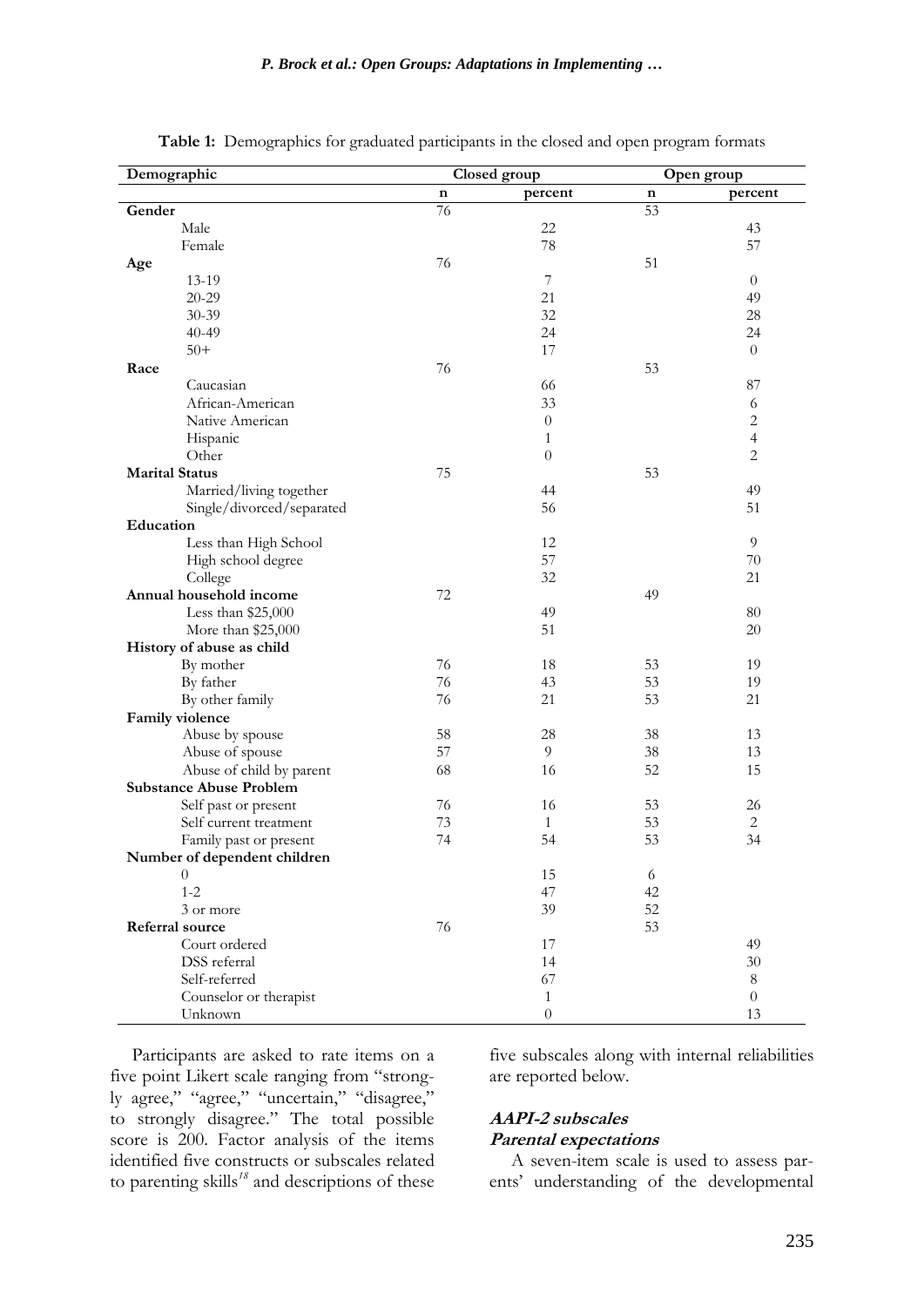capabilities and limitations of children. The total possible score is 35, with high scores indicating more realistic perceptions of children's abilities. Reported internal reliability for both Form A ( $\alpha$  = .82) and Form B ( $\alpha$ = .82) is high.

#### **Empathic awareness**

A ten-item scale is used to assess parents' ability to demonstrate empathy toward the needs of their children. The total possible score is 50, with high scores indicating sensitivity and acceptance of children's needs that values their feelings and is more likely to discourage corporal punishment when disciplining. Reported internal reliability for both Form A ( $\alpha$  = .80) and Form B ( $\alpha$  = .88) is high.

### **Corporal punishment**

An 11-item scale is used to assess parents' belief in the value of corporal punishment. The total possible score is 55, with high scores identifying parents who seek alternative strategies to corporal punishment and dislike the use of spanking as a form of discipline. Reported internal reliability for both Form A ( $\alpha$  = .92) and Form B ( $\alpha$ = .92) is high.

### **Role-reversal**

A seven-item scale is used to assess the degree of parent-child role reversal in the family dyad. The total possible score is 35, with high scores identifying parents who have appropriate role clarification between themselves and their child in which children are allowed to "be children" rather than "pseudo care-givers." Reported internal reliability for both Form A ( $\alpha$  = .85) and Form B ( $\alpha$ = .82) is high.

### **Power and Independence**

A five-item scale is used to assess parents' attitudes toward empowering their children by encouraging independence. The total possible score is 25, with high scores identifying parents who are cooperative in their parenting style rather than strict authoritarians. They value choice and open discussion rather than strict obedience. Reported internal reliability for both Form A ( $\alpha$  = .80) and Form B ( $\alpha$ = .80) is high.

## **Data analysis**

Chi-Square analyses were conducted to identify demographic variables with significant differences between the two group formats. These variables were then examined for significant relationships to any of the AAPI-2 outcome variables. Demographic variables that were significantly related to any of the outcome variables with at least a typical effect size ( $r \geq .30$  as defined by Cohen, 1988) were identified as covariates.

A mixed or doubly multivariate analysis of variance (MANOVA) was performed to determine if there were differences between participants in the closed and open group formats in the amount of change that occurred over time in the scores on the five AAPI-2 scales. This analysis examined parenting outcomes for knowledge, attitudes, and behaviors between the two format groups, looking specifically for an interaction between time and group format that would demonstrate that one group format is more effective than is the other one in achieving NPP objectives.

Finally, an additional Chi-Square analysis was conducted to determine differences in retention rates between the closed and open group formats. An examination of the total time within the program until graduation was also conducted using independent ttests to determine differences between the groups in the time it took to complete the program.

# **Results**

## **Group differences and identification of covariates**

Group differences could potentially impact program outcomes; thus comparisons between the two groups were conducted on the demographics for the 129 participants who graduated from the program (76 in the closed format and 53 in the open format). These analyses revealed four statistically significant differences for participants' gender  $(x^2 = 6.45, df = 1, N = 129, P < .05)$ , ethnic-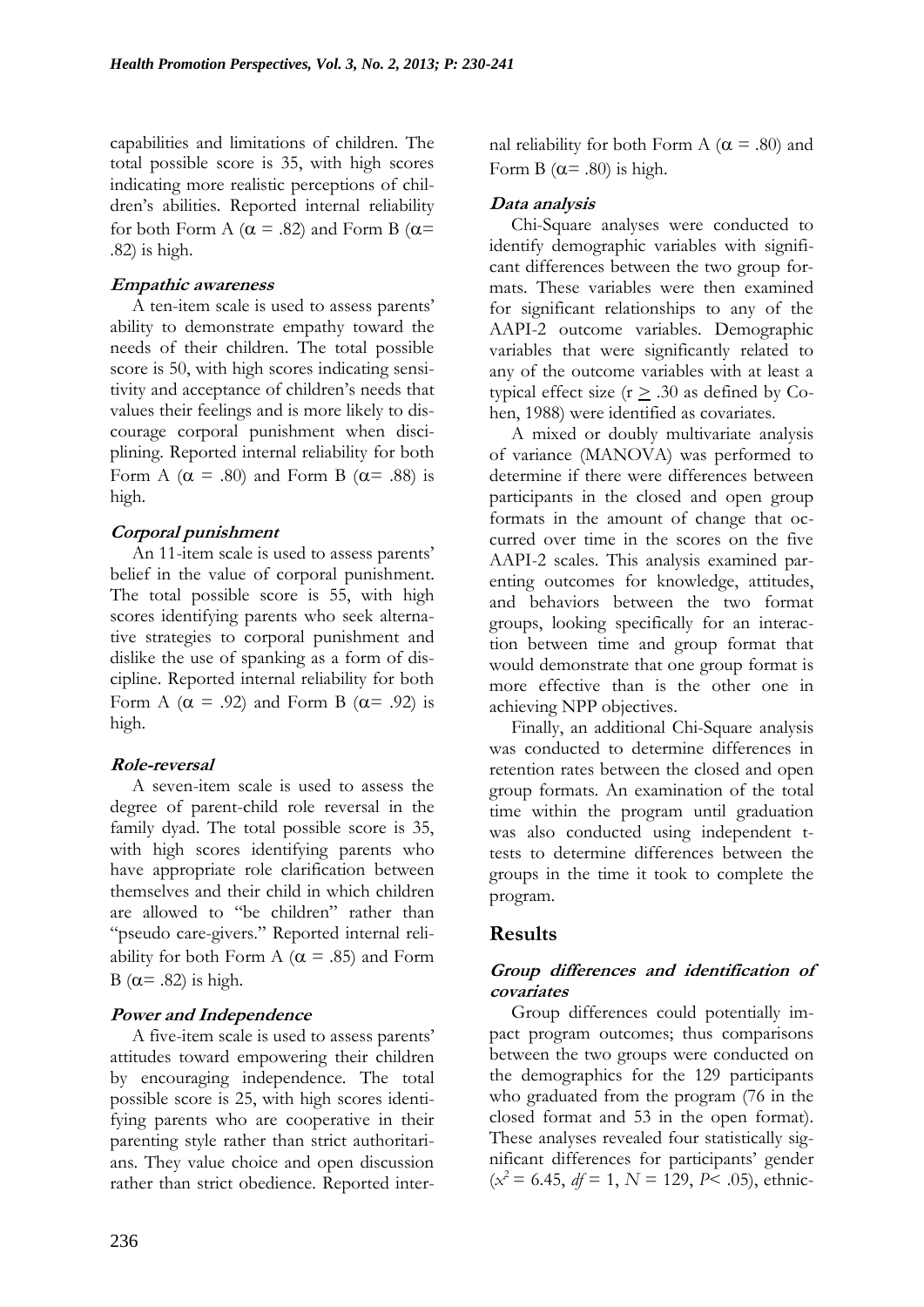ity ( $x^2 = 16.20$ ,  $df = 4$ ,  $N = 129$ ,  $P < .01$ ), income ( $x^2 = 5.95$ ,  $df = 1$ ,  $N = 121$ ,  $P < .05$ ), and referral source ( $x^2 = 50.94$ ,  $df = 4$ ,  $N =$ 129, *P*< .001). They also revealed some significant differences in risk factors such as abuse as a child (by father) ( $x^2 = 14.88$ ,  $df =$ 3,  $N = 129$ ,  $P \le 0.01$ ), spousal abuse  $(x^2 = 1)$ 7.13,  $df = 2$ ,  $N = 96$ ,  $P < .05$ ), and family history of drug abuse ( $x^2 = 6.60$ ,  $df = 2$ ,  $N =$ 127, *P*< .05). As seen from the frequencies reported in Table 1, the open group format participants were more likely to be Caucasian males with an annual household income less than \$25,000 and be court ordered or DSS referred to attend the program. The closed group format participants were more likely to have been abused by their father as a child, experienced spousal abuse, and have a family history of drug abuse. Finally, as expected from an open format where participants make-up missed sessions on their own time without a set deadline, the open group format members took significantly longer to graduate, *t* (127) = 7.95, *P*< .001,  $(n= 53, M = 209 \text{ days}, SD = 118.43)$  than did the closed group  $(n = 76, M = 101, SD=$ 5.55). The standard deviations also reveal that the open group format participants had much greater variation in the time it took individuals to complete the program than did the closed group format participants. Correlations coefficients for these significant group differences revealed that ethnicity, abuse as a child (by father), and family history of drug abuse were significantly related to at least one outcome variable. The effect sizes for all three of these variables were smaller than typical (Cohen, 1988) and therefore were not retained as covariates to be used within the doubly-MANOVA.

**Table 2:** Mean and standard deviation of pre and post-test AAPI scale scores for open (n = 52) and closed ( $n = 75$ ) group participants

| <b>Scales</b> | <b>Mean Pre-Test</b><br><b>Score</b> | <b>Mean Post-Test</b><br><b>Score</b> |  |  |
|---------------|--------------------------------------|---------------------------------------|--|--|
| Open Format   |                                      |                                       |  |  |
| Expectations  | 20.79 (3.79)                         | 23.12(4.19)                           |  |  |
| Empathy       | 40.35(4.68)                          | 44.87 (4.62)                          |  |  |
| Punishment    | 43.08(6.12)                          | 48.77 (5.72)                          |  |  |
| Role Reversal | 26.29(4.40)                          | 26.06 (4.42)                          |  |  |
| Power         | 20.31(2.61)                          | 20.62(2.60)                           |  |  |
| Closed Format |                                      |                                       |  |  |
| Expectations  | 20.15(3.69)                          | 22.36 (3.77)                          |  |  |
| Empathy       | 39.29 (4.84)                         | 43.73 (4.55)                          |  |  |
| Punishment    | 39.61 (7.85)                         | 45.53 (6.58)                          |  |  |
| Role Reversal | 25.88 (4.99)                         | 25.33(4.70)                           |  |  |
| Power         | 20.24(2.98)                          | 20.51(2.69)                           |  |  |

#### **The effect of group format on parent outcomes**

A mixed multivariate analysis using a doubly-MANOVA or repeated measures MANOVA design was conducted to assess for main effects and interactions between the within subject variable (i.e., time) and between subject variable (i.e., group)for the five AAPI-2 scales. The analysis revealed a significant multivariate effect for the main effect of time, F (5, 121) = 39.08, *P*< .001, but not for group format,  $F(5, 121) = 2.13$ ,  $P = .07$ , or for the interaction between time and group format,  $F(5,121) = .05$ ,  $P = .998$ . Univariate analyses indicate that three of the five AAPI-2 scales, Expectations (F  $(1, 9)$  = 35.42, *P*< .001), Empathy (F (1, 10) = 119.17, *P*< .001, and Punishment (F (1, 23) = 90.89, *P*< .001) significantly account for the multivariate effect of time. Mean scale scores and standard deviations are reported in Table 2. These results demonstrate that all participants,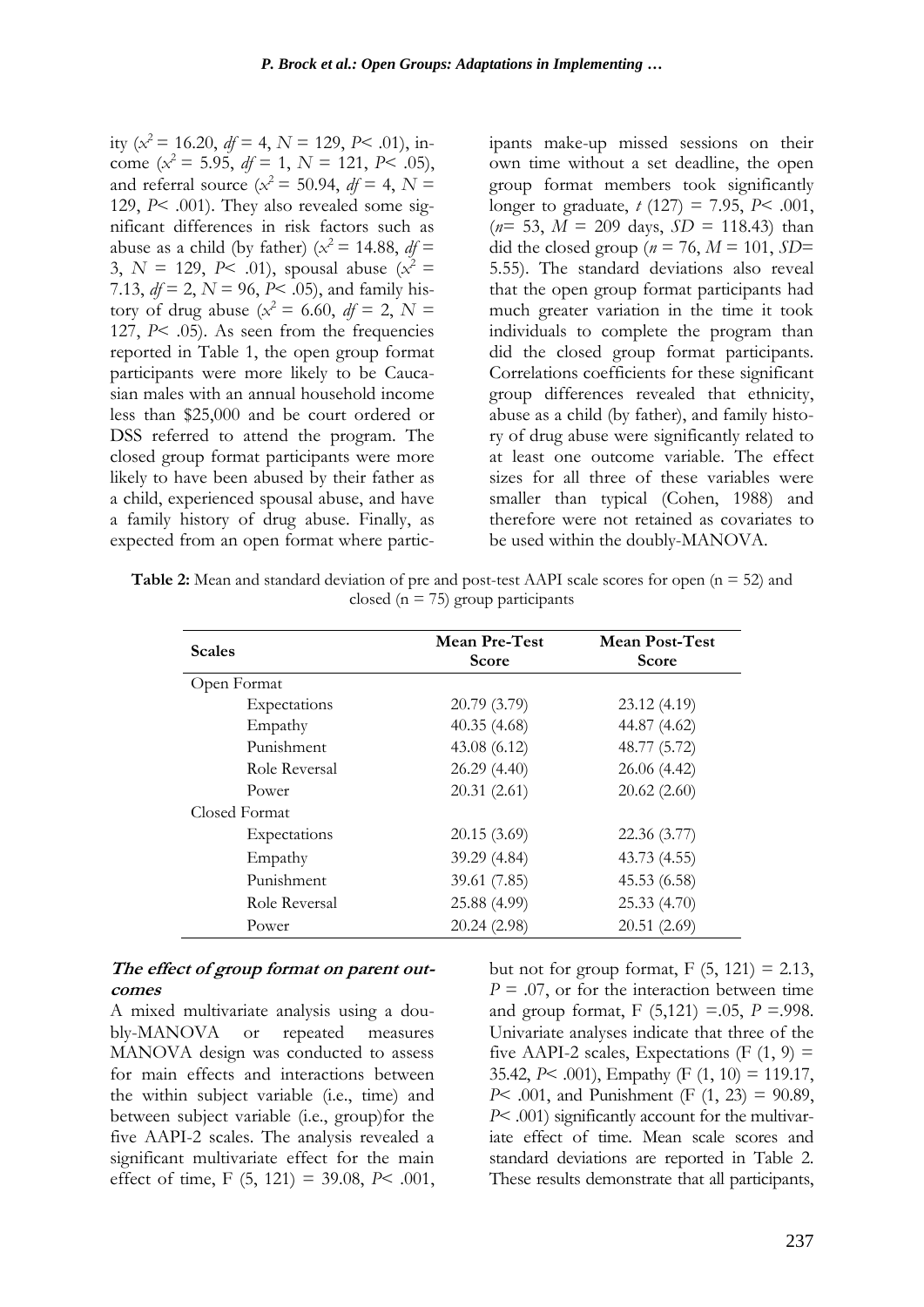regardless of which group they were in, demonstrated the same improvements following the completion of the program.

#### **Attendance and retention outcomes**

While analyses did not indicate statistically significant differences between the two group formats in parenting outcomes, a significant difference was noted in retention rates. As seen in Table 3, a Chi-Square analysis revealed statistically significant differences in dropout rates (those who attended less than 80% of offered sessions) between the two group formats. Overall, more than one-half (56%) of the enrolled participants in the open group format failed to graduate from the NPP, compared to less than one third (27%) of enrolled participants in the closed group format who did not graduate.

|  |  | Table 3: Chi-Square analyses of retention rates between closed and open program formats |  |  |
|--|--|-----------------------------------------------------------------------------------------|--|--|
|  |  |                                                                                         |  |  |

|               | <b>Program Format</b> |         |          |       |            |
|---------------|-----------------------|---------|----------|-------|------------|
| Variable      | $\boldsymbol{n}$      | Dropout | Graduate |       |            |
|               |                       |         |          | $X^2$ | D          |
| Retention     |                       |         |          |       |            |
| Open Format   | 121                   | $56\%$  | $44\%$   | 19.60 | $\leq$ .01 |
| Closed Format | 104                   | $27\%$  | 73%      |       |            |
| Totals        | 225                   |         |          |       |            |

## **Discussion**

Results from this study demonstrate that the adaptation in program implementation from a closed group format to an open group format did not have a negative effect on parenting practice impacts of the NPP as measured by the AAPI-2. Overall, parent participants, regardless of which group format they received, improved their knowledge of child development, were more aware of their children's needs, and practiced less corporal punishment as a discipline strategy following completion of the program. These findings are similar to those studies<sup>11</sup>that found no significant differences between the open and closed group formats for the outcome variables. The current study's findings provide further evidence that both group formats can be equally successful in impacting parenting skills and addressing community needs.

However, while the evaluation did demonstrate equivalent impacts of the two group formats, there were significant differences found in terms of retention rates. Those in the open group format were less

likely to graduate from the program than those in the closed group format. Reasons for this difference may be numerous. The unstructured format of the open group format allows for greater flexibility in scheduling at the expense of greater time to complete the program. Those who miss more than 20% of the required NPP sessions must wait for the sessions to cycle back around in order to graduate. The time delay may contribute to dropout rates. Furthermore, there are differences in motivations to complete the program within the two formats. Since the open group format participants are more likely to be mandated by court order or DSS, their incentive to graduate may be more extrinsic than intrinsic, as they need a certificate of completion for legal reasons. Seligman*<sup>19</sup>* asserted that involuntary participants in counseling have more extrinsic than intrinsic motivation, resulting in greater levels of resistance to change behaviors. If a participant's court date occurs in the middle of the participation and the requirement is no longer necessary, the extrinsic motivation is no longer present and may result in the decision for many of these participants to drop out of the program. Finally, the closed group format provides co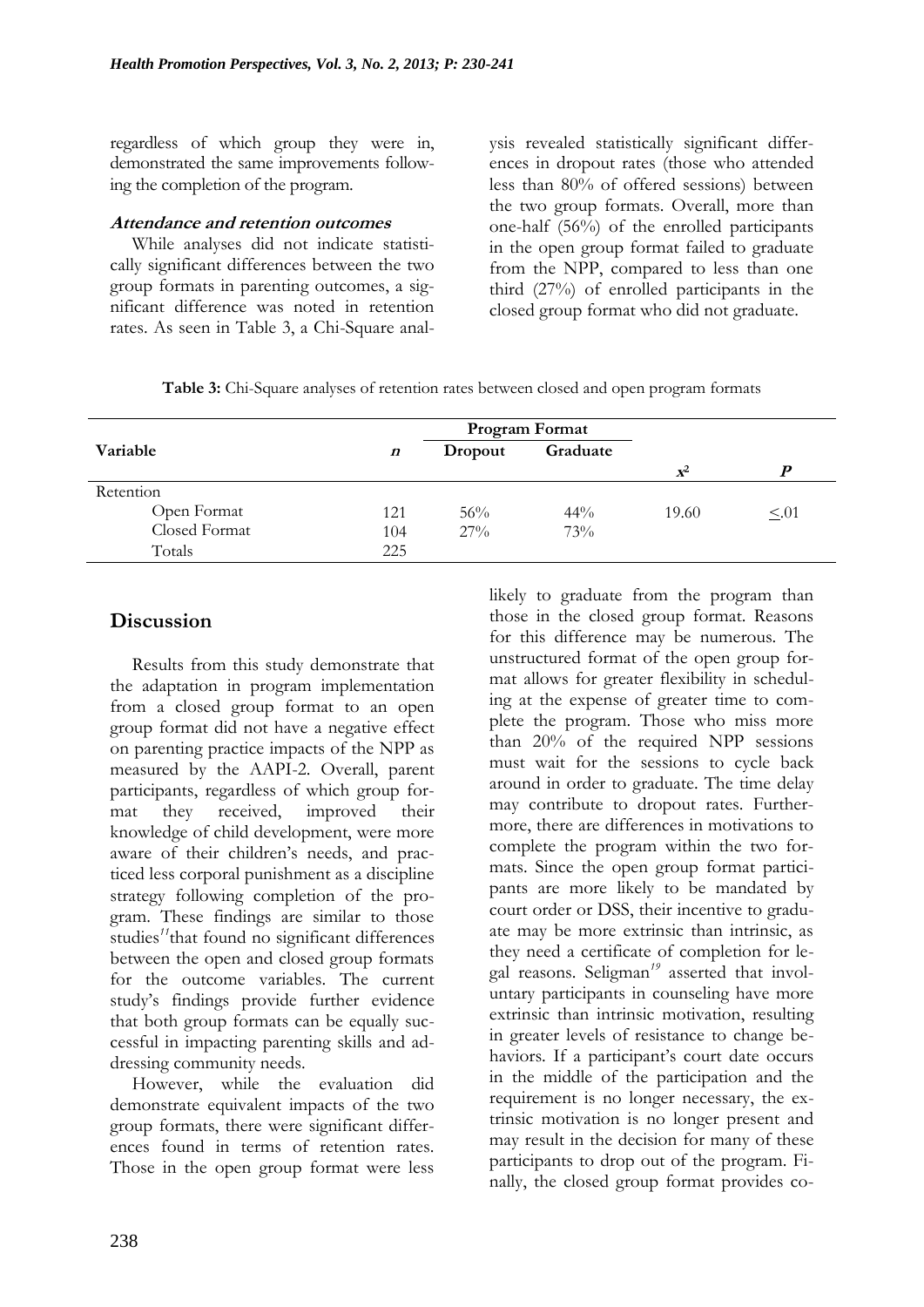hesiveness and relationship building, inherent in a consistent group of participants, which may enhance the basic curriculum through provision of support and story sharing*<sup>8</sup>* . Participant input becomes expected and the group depends upon one another to attend sessions and provide support*9-11*.This level of interdependence is not as present in the open format of the program in which the group participants may change from week to week. Therefore, the pressure to attend each session and to graduate may be higher in the closed group format than in the open group format, resulting in greater levels of retention rates for the open format.

The issue of higher dropout rates in the open group format is a serious consideration when program professionals are making the decision as to which format of implementation would best serve the participants and community's needs. Solutions to the difficulty of retention rates and the benefits and challenges of each format are difficult and not always under a programmer's control. The removal of user-fees and the inclusion of stipends for both formats may potentially help, but this requires additional resources that are already limited for many programs when attempting to fund a more costly open format program. Another solution may be to remove self-selection of program format and deliberately provide more balance of mandated and voluntary participants in both group formats. However, this solution would compromise the ability of programmers to provide an immediate intervention for families who may be facing crisis, without the guarantee that the inclusion of intrinsically motivated families will have an impact on those that are attending for more extrinsic reasons. Finally, programmers may need to look to local legislators for policy changes that would enforce the completion of the NPP if the courts or DSS mandates it.

Additional challenges to interpretation of the current study's data were its quasi-experimental, archival nature with a lack of random assignment to experimental groups. Without random assignment, families in more immediate or critical need were naturally selected to attend the open format group of the NPP, thereby, biasing family demographics for the two groups as previously described. At this time, it is unknown whether risk factors and referral sources (voluntary versus involuntary) may have an impact upon the effectiveness of the open group format of the NPP. Furthermore, the study focused on the comparison of two group formats, and while the impacts of improved parenting practices appeared to be equivalent from the data, without a control group for further comparison, it is impossible to determine if improvements in dependent variables were more, less, or the same as one might expect if no intervention was experienced at all**.** 

#### **Limitations of the data and the study**

As one study noted*11*, there are many difficulties in conducting open group formatted programs. Programmers must negotiate the costs and benefits of the various adaptations and their ultimate impacts upon program outcomes. Overall, the adaptations made to the open group format of the program did not appear to have negatively affected parent outcomes as measured by the AAPI-2; however, larger impacts upon family interactions and relationships remain unknown. Put differently, we are unable to determine from this study that the lack of child participation and potential lack of participant support in the open group format impacted actual behavior change, family relationships, and retention of positive impacts beyond what was measured by the AAPI-2. Conversely, we are unable to conclude if the lack of immediate intervention families in the closed group format that had to wait (possibly several weeks) for a new NPP cycle before receiving any intervention had additional negative or positive impacts.

#### **Directions for future research and implications for prevention research**

Findings from the current study are promising; however, future research should focus on overcoming some of the study's limitations. This would include random as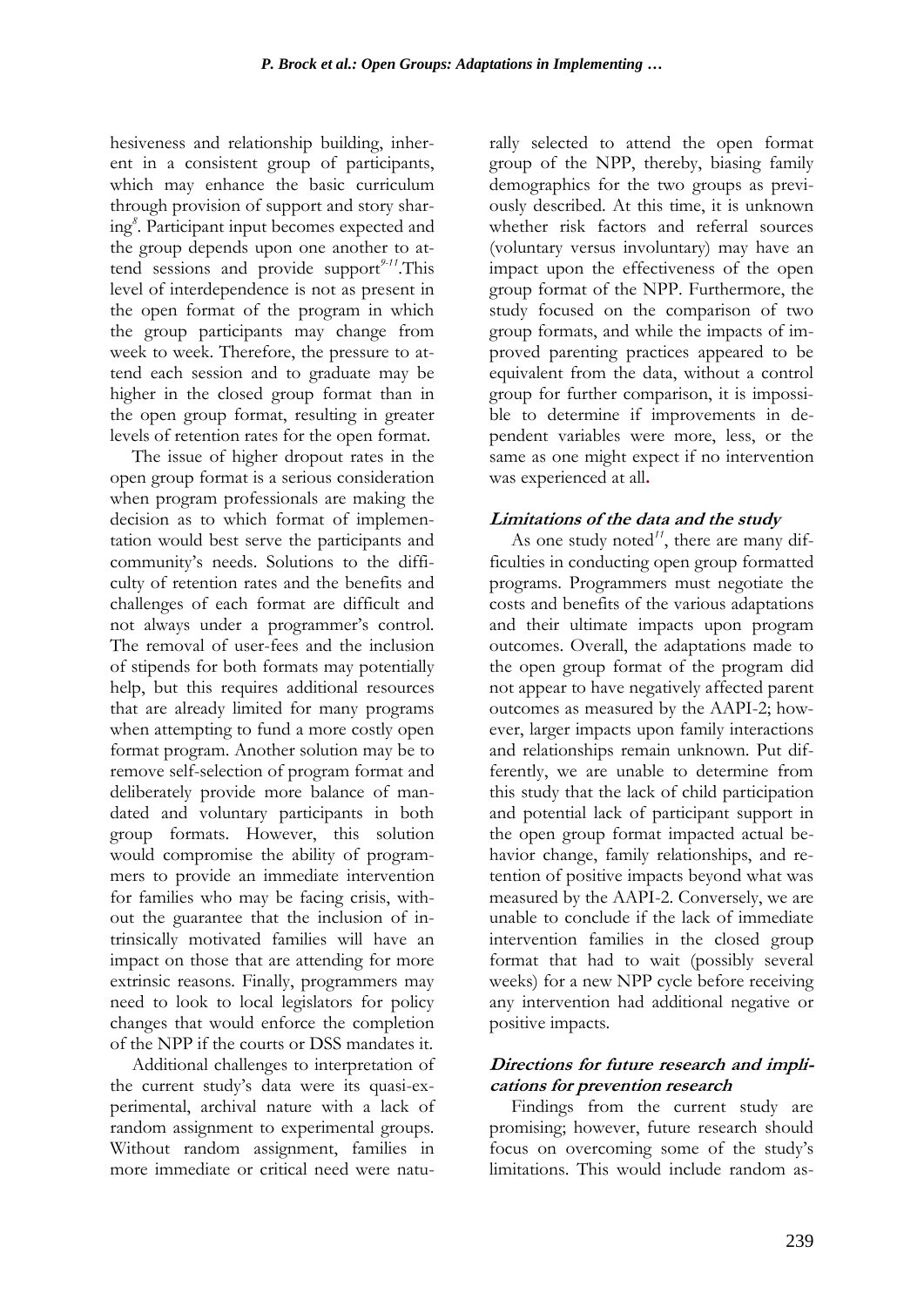signment of participants into experimental groups, and more comparable implementation of the program (i.e., either including or eliminating the child component in both groups). Furthermore, triangulation of the data, including input from the program facilitators and participating children would help invalidating the findings while qualitative data would help elaborate on the different successes of the two group formats. Qualitative data may also provide information on the larger impacts upon family interactions and relations as well as highlighting barriers to program completion and possible solutions to improve retention rates in both group formats. Continued research in this area is both timely and necessary given the "real life" practicalityof open group format programming and the limited research on its effectiveness. This and other studies could be instrumental in informing programmers to better meet the needs of their clients and communities.

## **Conclusion**

Findings from this study provide some initial support for the effectiveness of an open group format implementation of NPP so that a more immediate intervention can be provided while also increasing flexibility for participants. Program providers will need to carefully consider the needs of their community when determining the costs and benefits of adapting a closed group intervention to an open group intervention.

## **Acknowledgements**

The authors would like to acknowledge Gina Barcelli-Endres for data entry and Lisa Brandy for assisting with writing program descriptions.

# **Competing interests**

The authors declare that there is no conflict of interest.

## **References**

- 1. Bavolek, J (1999). Nurturing parenting: Teaching empathy, self-worth and discipline to school age children. 4th ed. Park City: Family Development Resources, Inc. Utah.
- 2. Kumpfer KL, Alvarado R. Familystrengthening approaches for the prevention of youth problem behaviors. *American Psychologist* 2003;-58:457-65.
- 3. Kumpfer KL, Alvarado R, Smith P, Bellamy N. Cultural sensitivity and adaptation in family-based prevention interventions. *Prevention Science* 2002; 3:241-46.
- 4. Palusci VJ, Crum P, Bliss R, Bavolek SJ. Changes in parenting attitudes and knowledge among inmates and other at-risk populations after a family nurturing program. *Children Youth Serv Review* 2003;30:79-89.
- 5. American Group Psychotherapy Association. Group Development. In Practice guidelines for group psychotherapy. 2007. Retrieved 2009 from: [http://www.agpa.org/guidelines/g](http://www.agpa.org/guidelines/)roupdevel opment.html
- 6. Arrow H, Poole MS, Henry K, Wheelan S, Moreland R. Time, change, and development: The temporal perspective on groups. *Small Group Research* 2004;35:73-105.
- 7. Northen H, Kurland R (2001). Social work with groups. New York: Columbia University Press. New York.
- 8. Graham K, AnnisHM, Brett PJ, Venesoen P. A controlled field trial of group versus individual cognitive-behavioural training for relapse prevention. *Addiction* 1996;91:1127-40.
- 9. Bergart AM. Isolation to intimacy: Incest survivors in group therapy. *Social Casework* 1986;67:266-75.
- 10. Grotsky L, Camerer C, Damiano L (2000). Group work with sexually abused children: A practitioner's guide. Thousand Oaks: Sage Publications. California.
- 11. Tourigny M, Hebert M. Comparison of open versus closed group interventions for sexually abused adolescent girls. *Violence and Victims* 2007;22:334-49.
- 12. Laws DR, Hudson SM, Ward T (2000). Remaking relapse prevention with sex offenders. Thousand Oaks: Sage Publications. California.
- 13. Mackenzie KR. Treatment effects with an adolescent abuse survivor's group. *Int J Group Psychother* 1996;46:41-60.